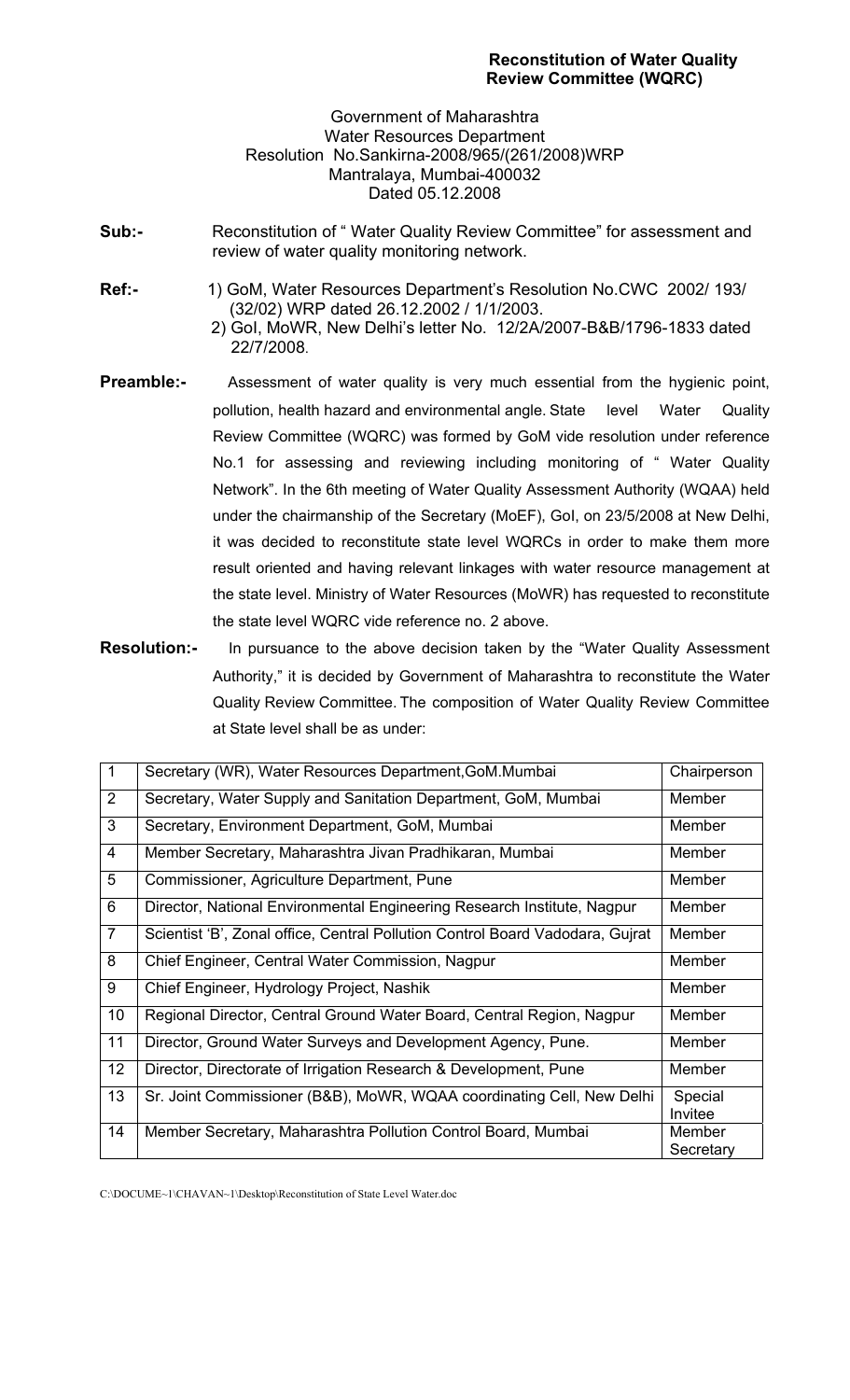The main functions of the Water Quality Review Committee shall be as under:

- 1. To review water quality monitoring network in the respective region for optimization in terms of location of stations, frequency of monitoring of choice of parameters.
- 2. To review Water Quality Data Analysis and interpretation in order to identity problem areas and developing action plans for improving quality, on a sustainable basis.
- 3. To review / assess schemes launched / to be launched to improve quality of the water resources.
- 4. To identity hot spots for surveillance monitoring.
- 5. To promote R & D activities.
- 6. To share water quality data and provide assistance to the member agencies in the management of the quality of the national water resources.
- 7. Any other responsibility as may be assigned to the WQRC by the WQAA / State Govt. in the context of quality of the national water resources.

The WQRC may examine and discuss specific water quality related tasks to be carried out and recommend the mode of executing such tasks (e.g. by constituting small task groups, using state or central agency resources or by hiring WQ domain experts). The committee shall submit its quarterly report to WQAA so that the same can be reflected in the annual report of the WQAA. The committee meetings shall be held once in three months.

The Chief Engineer, Hydrology Project, Nashik shall provide all logistic supports to Member Secretary for organization of the meetings.

This Government Resolution is Published on Government Website Vide Code No. 20081205124909001 By Order and in the name of Governor of maharashtra.

 (A.K.Surushe) Deputy Secretary (WR)

Copy fwc to:-

- 1) P.A. to Chief Secretary, GoM, Mantralaya, Mumbai-32
- 2) P.A. to Secretary (WR), Water Resources Department,Mantralaya,Mumbai-32
- 3) P.A. to Secretary, Water Supply and Sanitation Department, Mantralaya, Mumbai-32
- 4) P.A. to Secretary, Environment department, Mantralaya, Mumbai-32
- 5) Member Secretary, Maharashtra Jivan Pradhikaran, Express Tower, 4th floor, Nariman point,Mumbai-400021
- 6) Secretary, MoWR, Govt of India , Shram Shakti Bhavan, New Delhi-110001
- 7) Sr. Joint Commissioner(B&B), MoWR, WQAA Coordinating Cell, B-Wing, 2<sup>nd</sup> Floor, Lok Nayak Bhavan,Khan Market, New Delhi-110003
- 8) Commissioner, Agriculture Department, Central Building, 2<sup>nd</sup> floor, Near Pune Railway station, Pune-1
- 9) Director,National Environmental Engineering Research Institute, Nehru Marg,Nagpur-440020